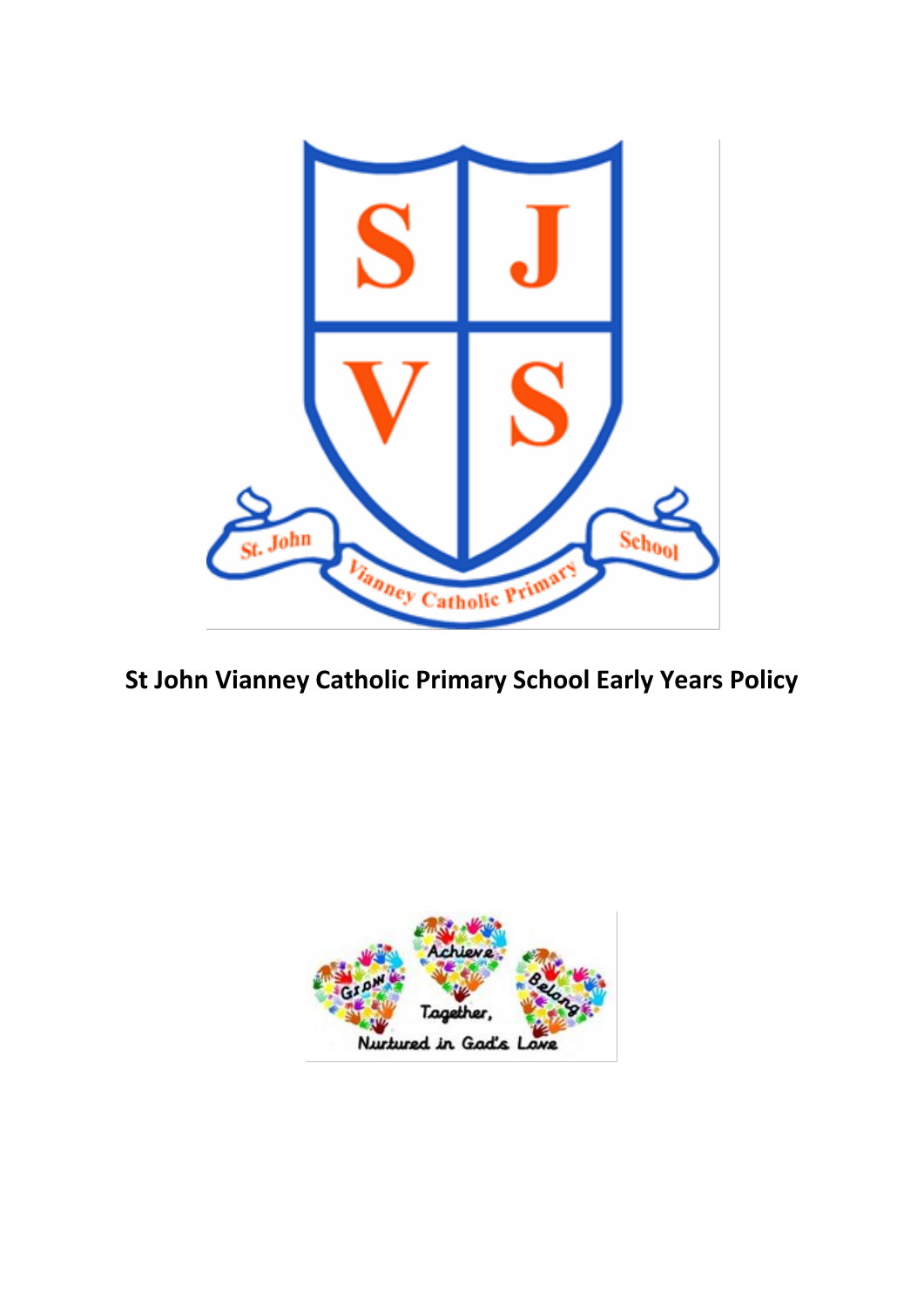# **Contents:**

Statement of intent

- 1. Legal framework
- 2. Roles and responsibilities
- 3.Aims
- 4.Learning and development
- 5.Inclusion
- 6.The learning environment and outdoor spaces
- 7.Assessment
- 8. Cultural Capital
- 9. Safeguarding and welfare
- 10.Health and safety
- 11.Staffing
- 12.Information and records
- 13.Parental involvement
- 14.Transition periods
- 15.Monitoring and review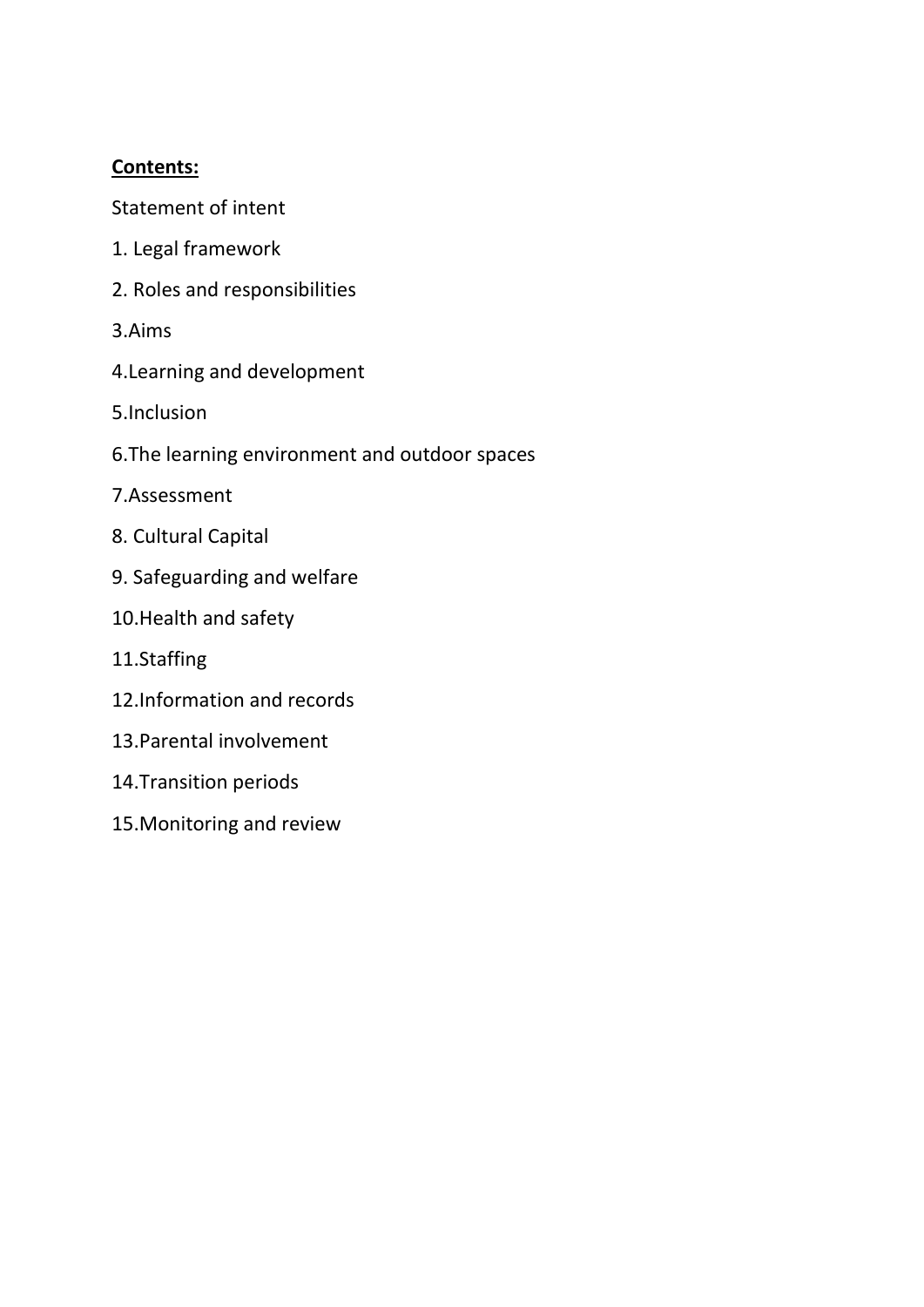### **Statement of Intent**

At St John Vianney Catholic Primary School, we aim to provide a nurturing and secure environment where children are able to thrive happily and develop a firm foundation to their learning. We want children to be confident and aware of the world around them and be ready to embrace all their experiences with perseverance and a sense of purpose.

We pride ourselves to fully embrace and celebrate that each child is made in the image and likeness of God and that every child brings a unique set of skills with them to school where they are able to be challenged effectively through their play.

This policy has been developed in conjunction with the relevant DfE guidance and legislation to ensure that each child has a happy and positive start to their school life in which they can build a foundation for a love of learning.

Signed by:

Headteacher Date:

Chair of governors Date: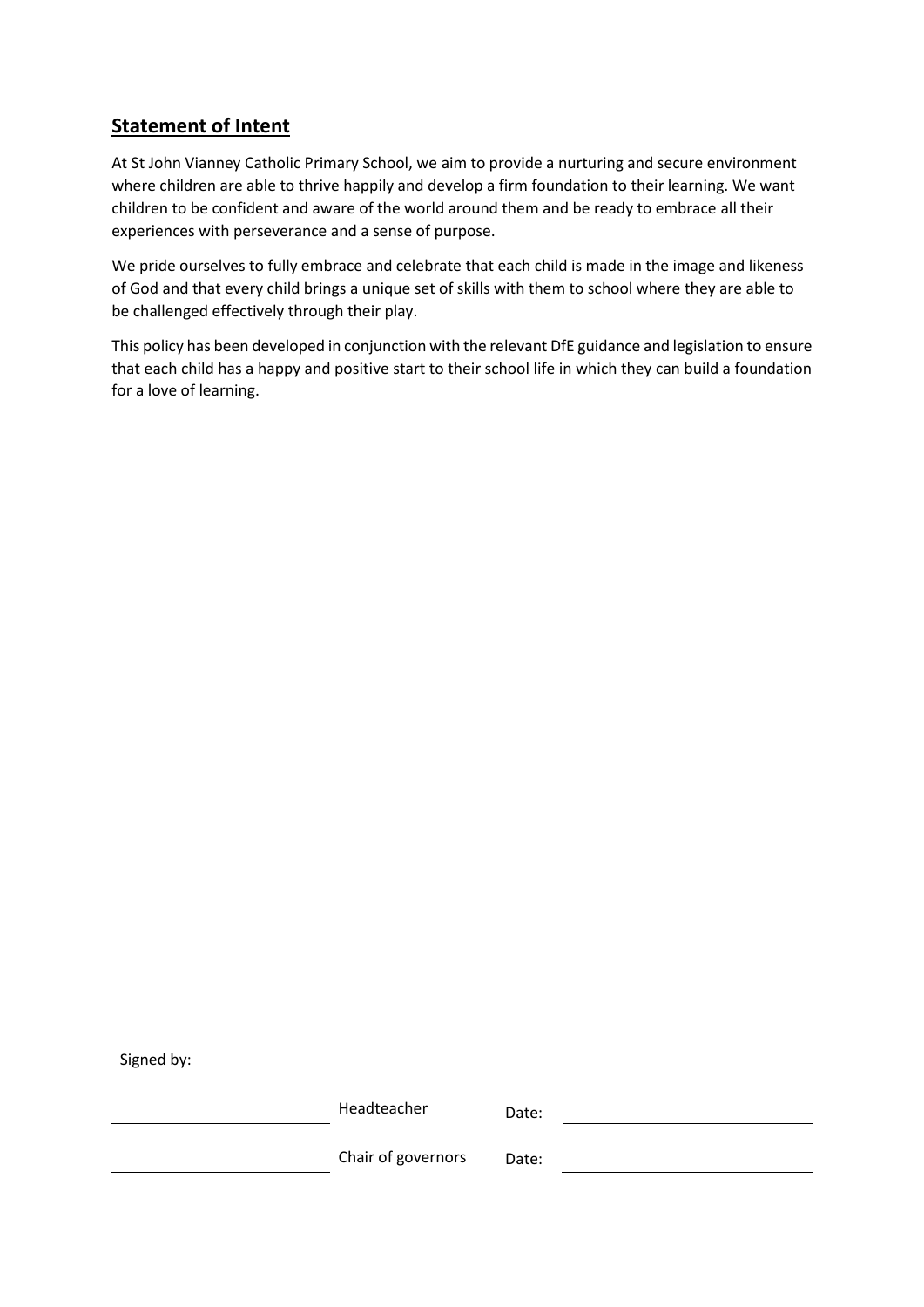# 1. Legal framework

- 1.1. This policy has due regard to statutory legislation, including, but not limited to, the following:
	- Childcare Act 2006
	- Safeguarding Vulnerable Groups Act 2006
	- The GDPR
	- Data Protection Act 2018
- 1.2. This policy has due regard to statutory guidance including, but not limited to, the following:
	- DfE (2017) 'Statutory framework for the early years foundation stage'
	- DfE (2020) 'Keeping children safe in education'
	- DfE (2018) 'Working Together to Safeguard Children'
	- DfE (2015) 'The Prevent duty'
- 1.3. This policy is intended to be used in conjunction with the following school policies:
	- Assessment Policy
	- Behaviour Policy
	- Special Educational Needs and Disabilities (SEND) Policy
	- Child Protection and Safeguarding Policy
	- Allegations of Abuse Against Staff Policy
	- Drug and Alcohol Policy
	- Whole-School Food Policy
	- Equal Opportunities Policy
	- Administering Medication Policy
	- Health and Safety Policy
	- Recruitment Policy
	- Data Protection Policy
	- Photography Policy
	- Complaints Procedures Policy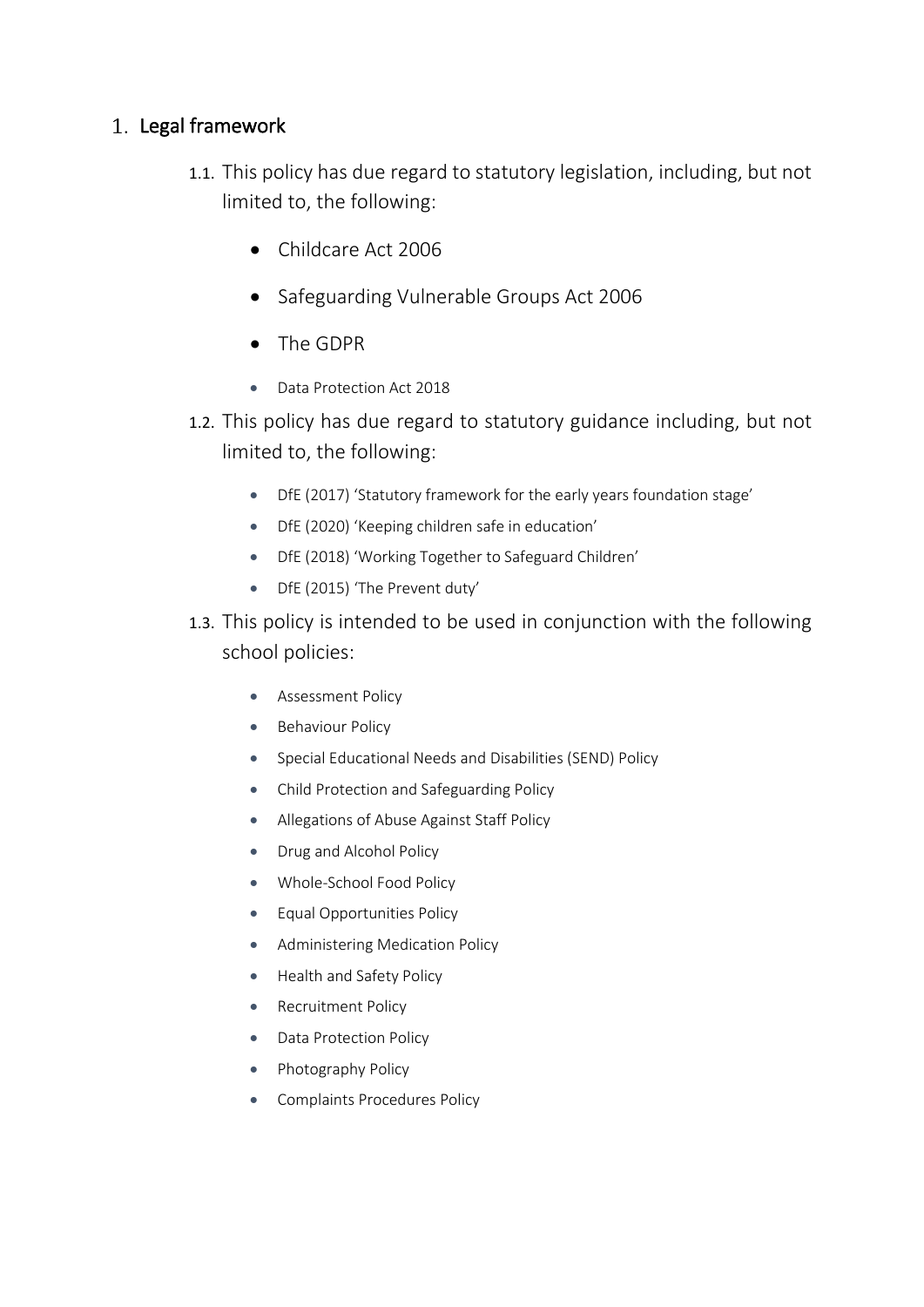# 2. Roles and responsibilities

- 2.1. The Governing Body has the overall responsibility for ensuring there is a policy in place to safeguard children that includes an explanation of the action to be taken when there are safeguarding concerns about a child, the use of mobile phones and cameras, and staff safeguarding training requirements. These issues are addressed in part in this policy and in further detail in the school's Child Protection and Safeguarding Policy and Photography Policy.
- 2.2. The Governing Body has the overall responsibility for ensuring there is a policy in place in the event of an allegation being made against a member of staff (including supply staff) or a volunteer. These issues are addressed in the school's Allegations of Abuse Against Staff Policy.
- 2.3. The Governing Body has the overall responsibility for the implementation of this policy.
- 2.4. The Governing Body has overall responsibility for ensuring that this policy does not discriminate on any grounds, including, but not limited to, ethnicity/national origin, culture, religion, gender, disability or sexual orientation.
- 2.5. The Governing Body has responsibility for handling complaints regarding this policy, as outlined in the school's Complaints Procedures Policy.
- 2.6. The EYFS lead, in conjunction with the headteacher, has responsibility for the day-to-day implementation and management of this policy.
- 2.7. Staff, including teachers, support staff, supply staff and volunteers, are responsible for familiarising themselves with, and following, this policy.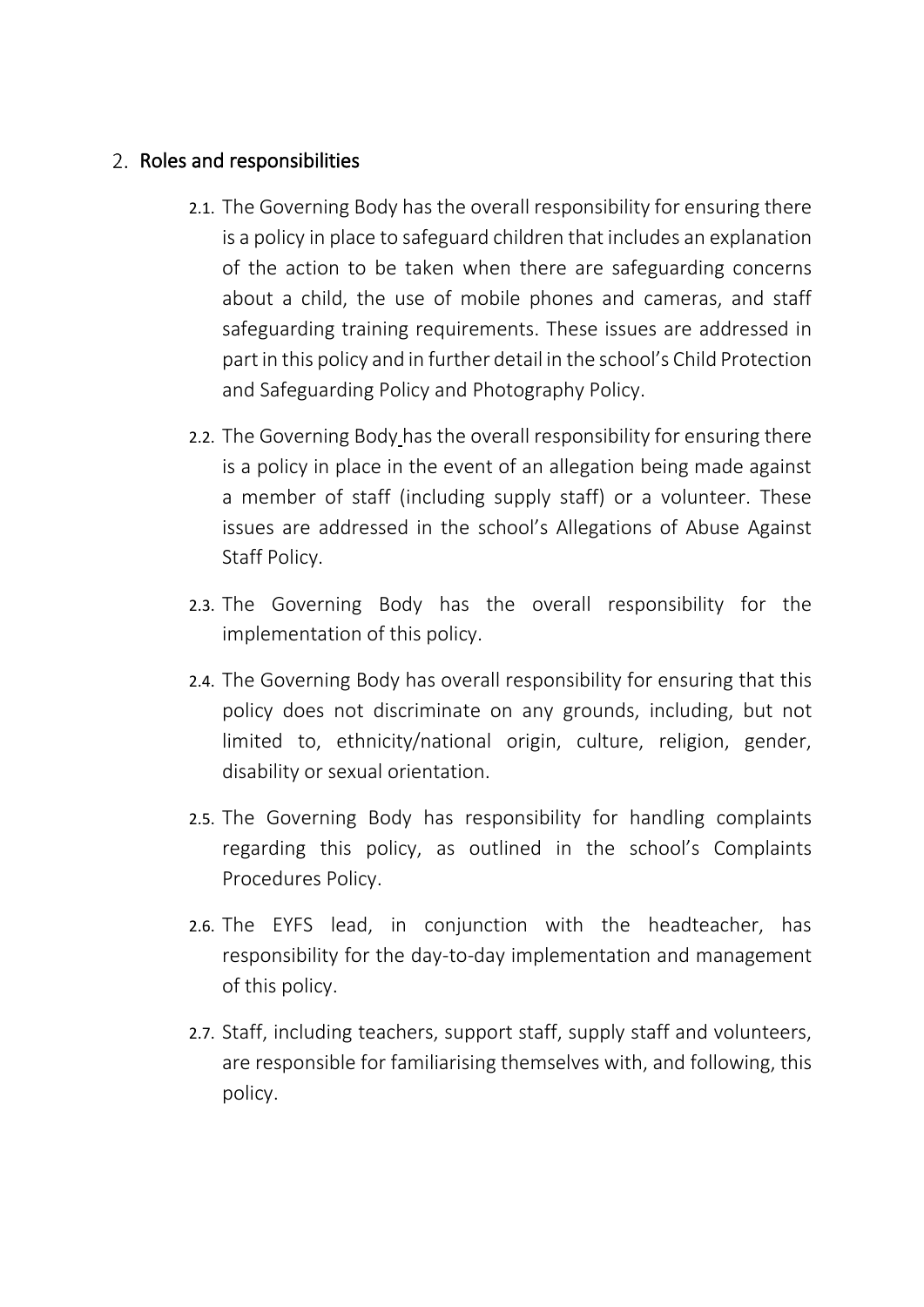2.8. Staff, including teachers, support staff, supply staff and volunteers, are responsible for remaining alert to any issues of concern in children.

#### 3 Aims

- 3.1. Through the implementation of this policy, we aim to:
	- Give each child a happy and positive start to their school life in which they can establish a solid foundation for a love of learning.
	- Enable each child to develop socially, physically, intellectually and emotionally.
	- Encourage children to develop independence within a secure and friendly atmosphere.
	- Support children in building relationships through the development of social skills such as cooperation and sharing.
	- Work alongside parents to meet each child's individual needs to ensure they reach their full potential.
- 3.2. Four guiding principles shape our practice:
	- Every child is a unique child, who is constantly learning and can be resilient, capable, confident and self-assured.
	- Children learn to be strong and independent through positive relationships.
	- Children learn and develop well in enabling environments, in which their experiences respond to their individual needs and there is a strong partnership between the school and parents.
	- Children develop and learn in different ways and at different rates.
- 3.3. To put these principles into practice, the school:
	- Provides a balanced curriculum which takes children's different stages of development into account.
	- Promotes equality of opportunity and anti-discriminatory practice.
	- Works in partnership with parents.
	- Plans challenging learning experiences, based on individual needs, which are informed by observation and assessment.
	- Provides a safe and secure learning environment.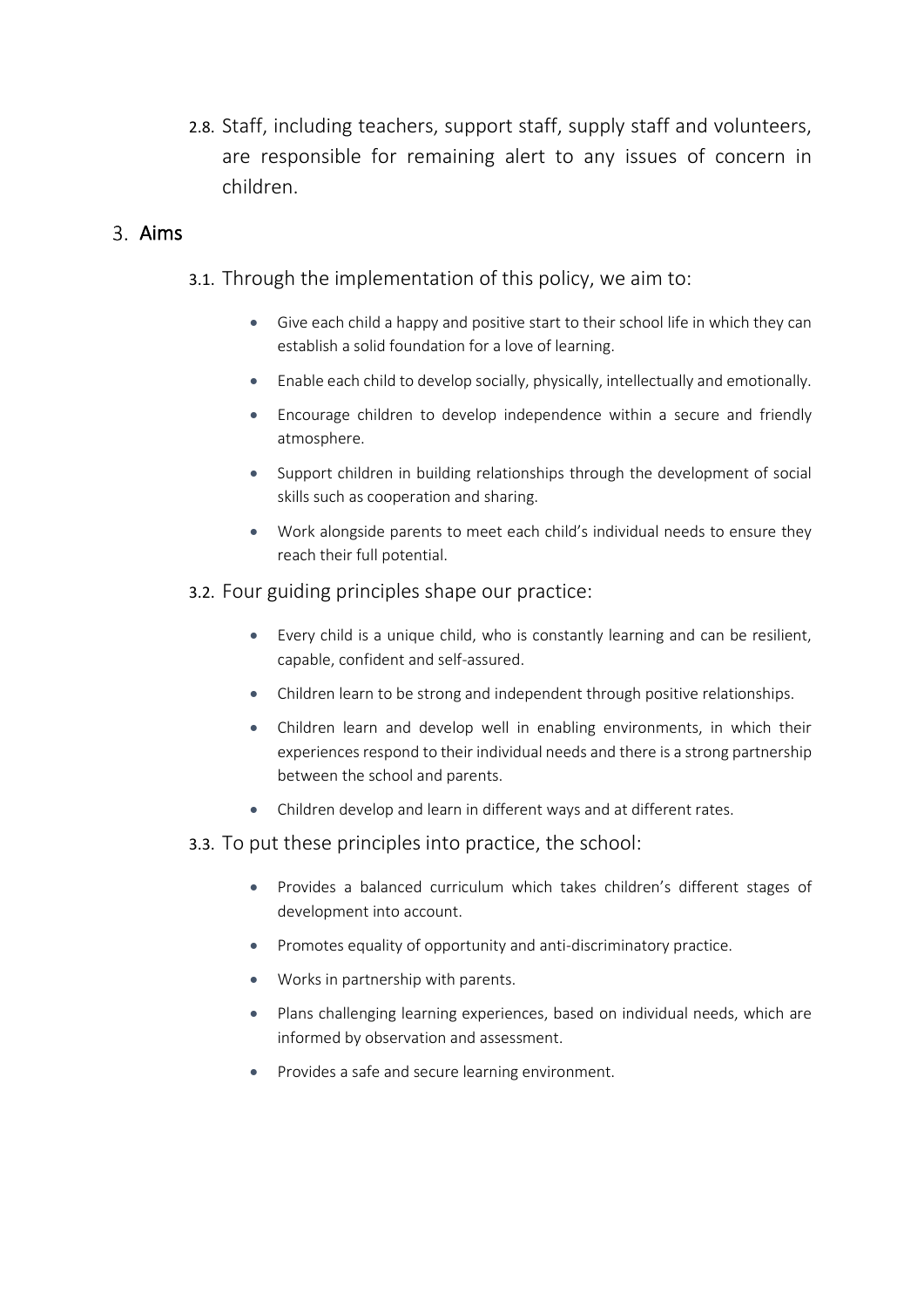# 4. Learning and development

# What is the 'Early Years Foundation Stage'?

At St John Vianney Catholic Primary School, the EYFS refers to children in our pre-school Nursery (age 3 and 4) and children in their first year of school in Reception (age 4 and 5).

- 4.1. The EYFS curriculum is based on an observation of children's needs, interests and stages of development.
- 4.2. In partnership with parents, the school promotes the learning and development of pupils to ensure they are ready for the next stage of education.
- 4.3. There are seven areas of learning and development that must shape education programmes in EYFS settings. These are split into two sections – prime and specific; however, all the sections are interconnected and important.
- 4.4. The 'prime' areas of learning and development are:
	- Communication and language
		- Listening and attention
		- Understanding
		- Speaking
	- Physical development
		- Moving and handling
		- Health and self-care
	- Personal, social and emotional development
		- Self-confidence and self-awareness
		- Managing feelings and behaviour
		- Making relationships
- 4.5. The 'specific' areas of learning and development are:
	- **Literacy** 
		- Reading
		- **Writing**
	- **Mathematics**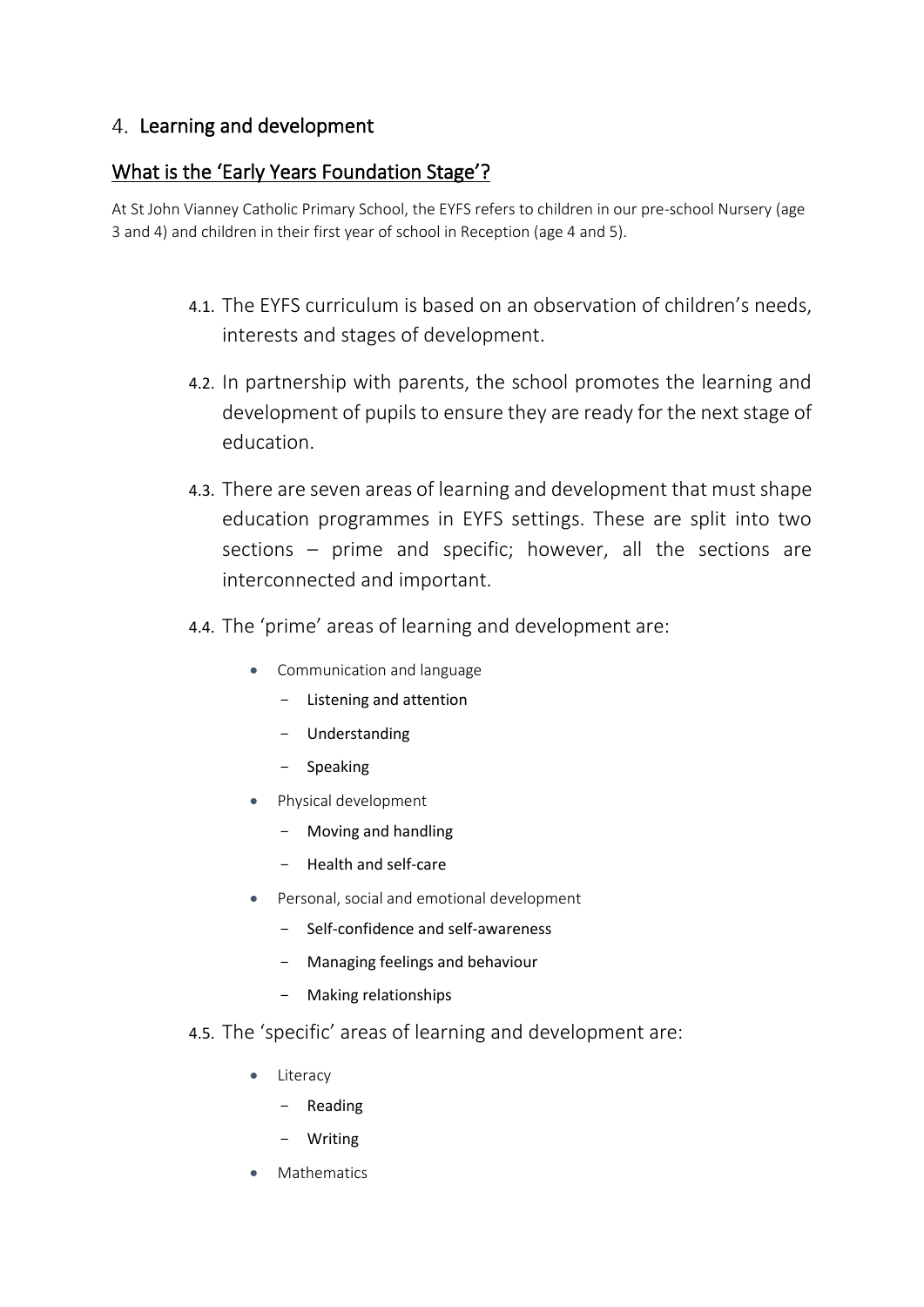- Numbers
- Space, shape and measure
- Understanding the world
	- People and communities
	- The world
	- **Technology**
- Expressive arts and design
	- Exploring and using media and materials
	- Being imaginative
- 4.6. Activities are planned to reflect children's interests and individual circumstances in order to provide each child with a challenging and enjoyable experience.
- 4.7. The EYFS lead will discuss any cause for concern in a child's progress, especially in the prime areas of learning, with the child's parents. A strategy of support will be agreed upon and consideration will be taken as to whether the child may require additional support.
- 4.8. The school takes reasonable steps to provide opportunities for children with EAL to use their home language in play and learning whilst also ensuring that these children have sufficient opportunities to reach a good standard of English. During assessment, if a child is found to not have a strong grasp on English, the EYFS lead will contact the child's parents to establish their home language skills to assess if there is cause for concern about a language delay. The school has access to additional Local Authority support from the EAL service, which can also be utilised to provide further small-step support for the child's language development.
- 4.9. Each area of learning and development will be implemented through a mix of adult-led and pupil-initiated activity.
- 4.10.The school will respond to each child's emerging needs and interests, guiding their development through friendly and positive interaction.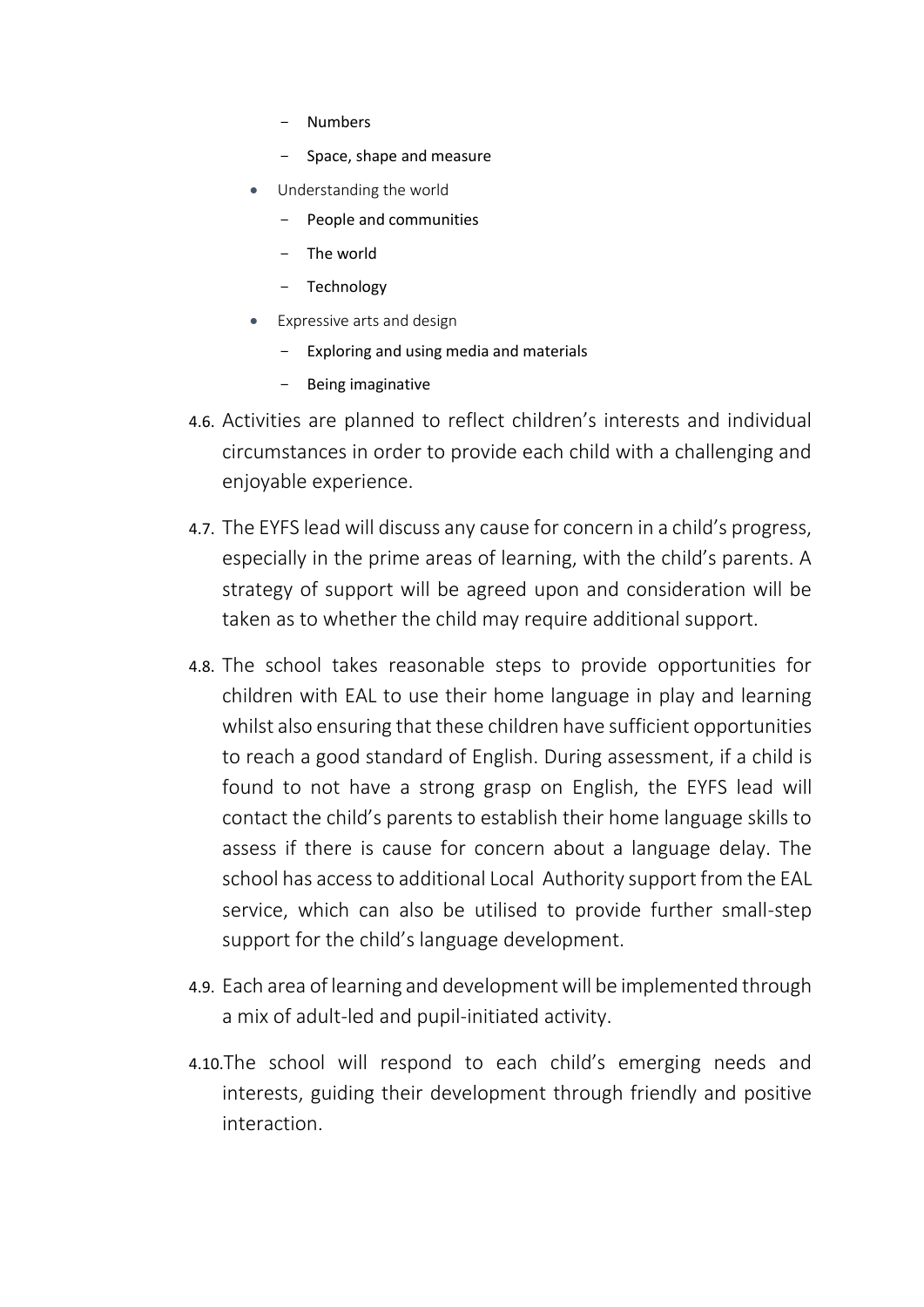- 4.11 Activities are planned with regard to three characteristics of effective teaching and learning in the EYFS Characteristics of Effective Learning must reflect on the different ways that children learn. The focus of the CoEL is on **how** children learn rather than **what** they learn i.e. process over outcome. A child's individual learning characteristic will determine the way they respond to both the teaching and learning taking place in the environment. Three characteristics of effective teaching and learning identified by the EYFS are:
	- Playing and exploring children investigate and experience things.
	- Active learning children concentrate, keep on trying if they encounter difficulties and enjoy their achievements.
	- Creating and thinking critically children have and develop their own ideas, make links between ideas, and develop strategies for doing things.
	- 4.11.Further information regarding learning and development are set out in the school's Teaching and Learning Policy.

### 5 Inclusion

- 5.1. All children are valued as individuals irrespective of their ethnicity, culture, religion, home language, background, ability or gender.
- 5.2. The EYFS curriculum is planned in order to meet the needs of the individual child and support them at their own pace.
- 5.3. The Equal Opportunities Policy ensures that the needs of all children are met, regardless of any protected characteristics they have.
- 5.4. The Special Educational Needs and Disabilities (SEND) Policy ensures all children receive the support they need and are given the best learning experience possible.
- 5.5. SEND in the EYFS setting will be monitored and managed by the school's SENCO.

#### The learning environment and outdoor spaces

- 6.1. The indoor classroom and outdoor spaces are organised in such a way that children can explore and learn in a safe environment. All elements of provision are accessible for children.
- 6.2. Children have access to an enclosed outdoor play area, and daily outdoor activities are planned, unless circumstances, such as the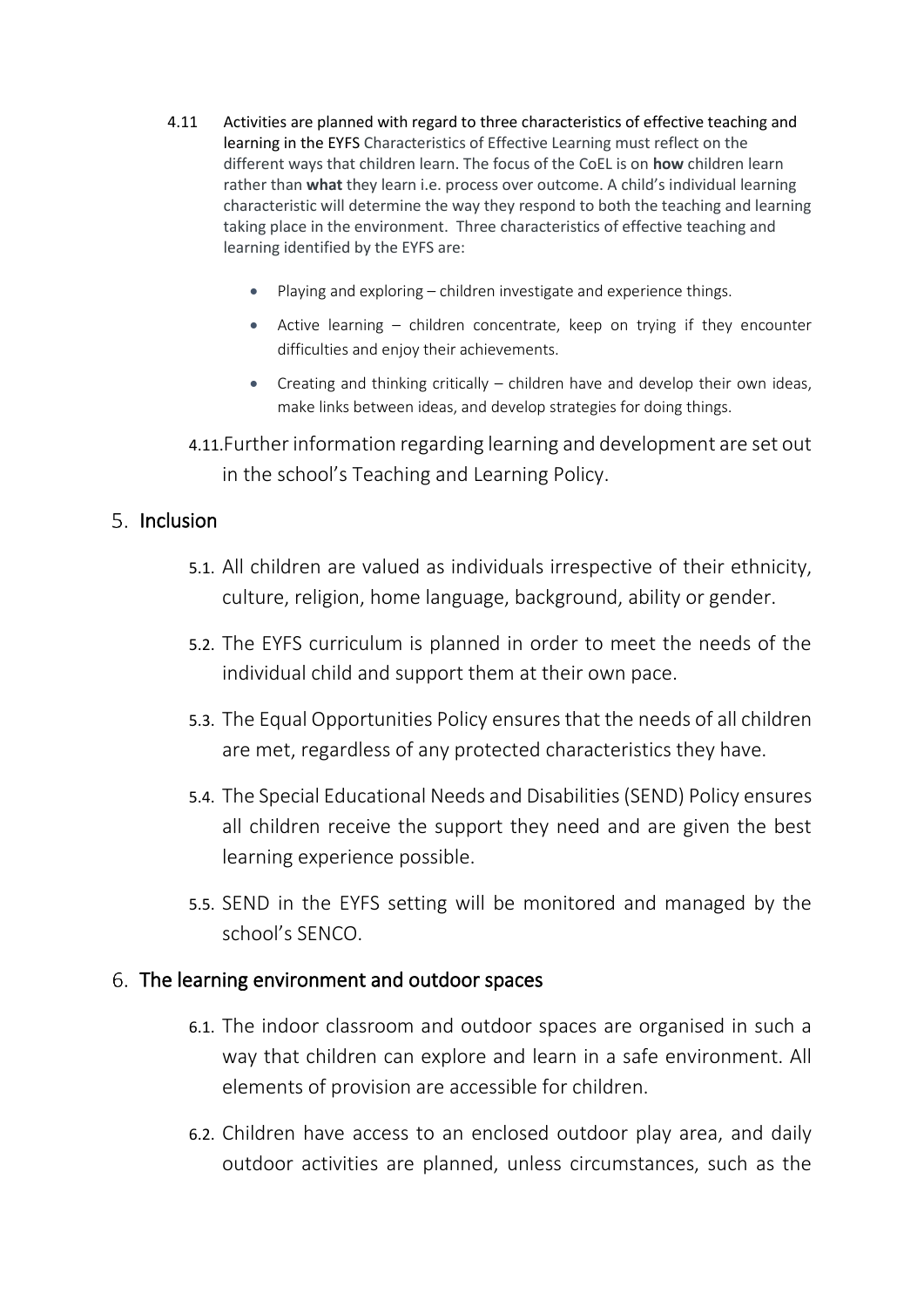weather, would make outdoor activity inappropriate and unsafe. This outdoor space is checked and visually risk-assessed on a daily basis.

6.3. There are two toilet facilities each available to children in Nursery and in Reception, and there are hygienic changing facilities located near the school office. Each child has their own set of spare items in case that they require to be changed. The Personal Care Policy ensures that this is done safely.

# 7. Assessment

Through regular observations, children are assessed continually. This plan, assess and review methodology is integral to the development of the children. Children are taught through a balance of whole-class learning, small group teacher-led learning and child-initiated learning both indoors and outdoors. Parents are the first educators of their own children and we greatly value their input and support. Parents can contribute to their child's Tapestry account as often as they like and can also see the activities and learning taking place at school too. When a child enters the Reception class, baseline assessments based on all areas of the EYFS are undertaken. We also use the Government baseline for Reception children to help to inform our judgements. These assessments, together with information from parents and other agencies, aid initial planning. Throughout the year children are observed and assessed regularly in both directed and self-chosen activities. These observations are recorded on Tapestry and in the children's individual Learning Journey's. As a school, we use the OTrack system for assessment and these progress records are updated each half term by the class teacher. Written reports are provided to parents during the Summer Term and at least two parents evening take place in the Autumn and Spring Terms.

- 7.1. Assessment plays an important part in helping the school to recognise children's progress, understand their needs, plan activities, and assess the need for support.
- 7.2. Parents will be kept up-to-date with their child's progress and development, and the EYFS lead will address any learning and development needs in partnership with parents.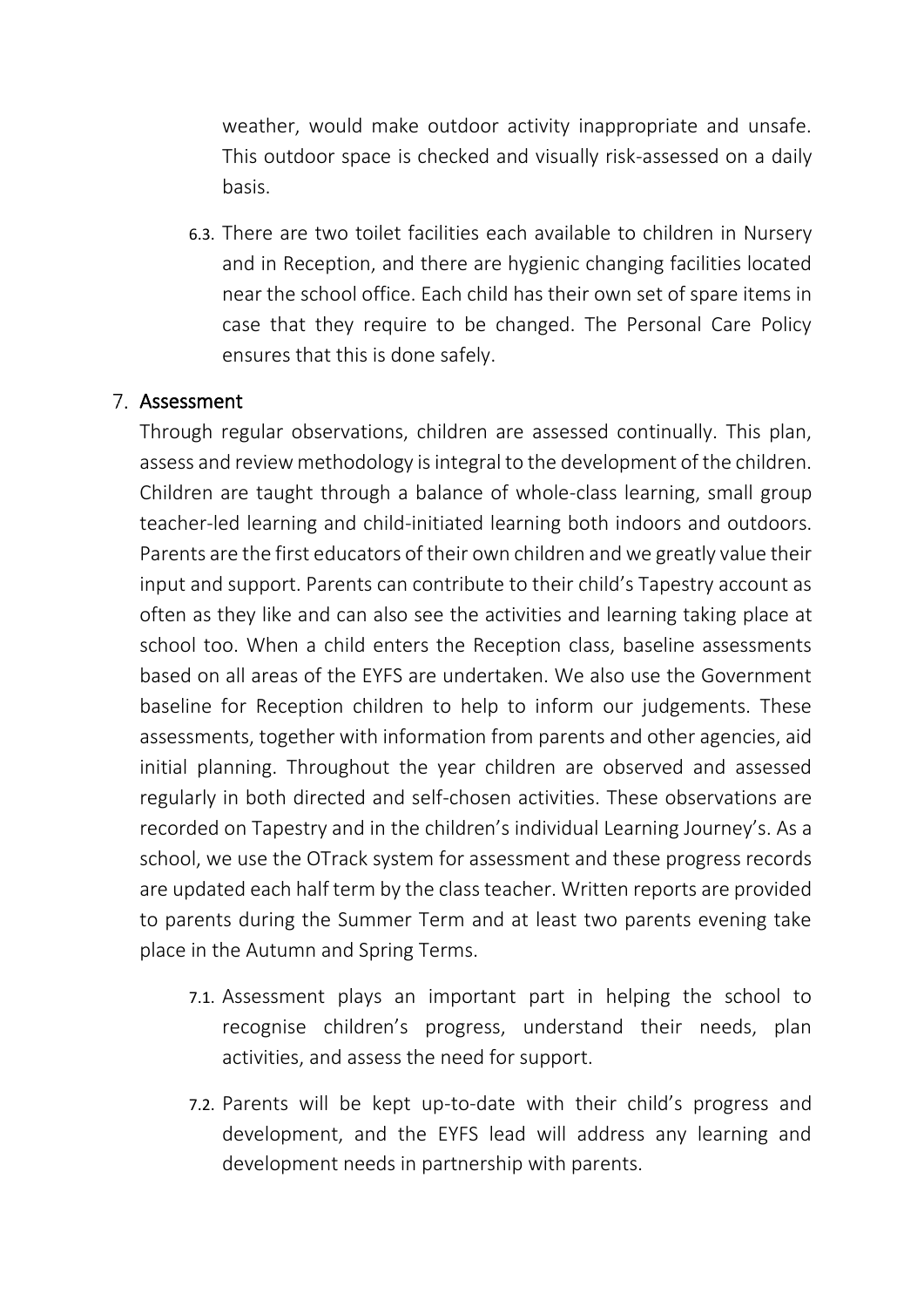- 7.3. Formative assessments are used to assess the learning and development of children in the EYFS. Staff members will observe children to understand their level of achievement, interests and learning styles. This information will then be used to shape learning experiences for each child.
- 7.4. In the final term of the year in which a child reaches age five, the EYFS profile will be completed by the child's class teacher.
- 7.5. Reasonable adjustments will be made to the assessment process for children with SEND as appropriate.
- 7.6. Assessment procedures are set out in full in the Assessment Policy.

### 8. Cultural Capital Within the EYFS

Cultural Capital within the EYFS is key to our children being provided with the best experiences that they can have in order to help them to become understanding, compassionate and respectful individuals with a plethora of experiences rooted within our faith in order to prepare them in the best possible way for their futures. The following experiences are fully incorporated within our curriculum:

- Following children's interests when planning
- Trips within the local area e.g. road safety, nature walks
- Inter-generational work with the residents of a local retirement village
- Visits from members of the local community e.g. local police, nurses, shop workers etc
- Pertinent topics relating to real-life experiences
- The teaching of Fundamental British Values

### 9. Safeguarding and welfare

Safeguarding is our statutory duty in our daily life to secure the welfare and well-being of our children. We recognise that all adults, including staff, volunteers and governors, have a full and active part to play in protecting our pupils from harm, and that the child's welfare is our paramount concern. All staff believe that our school should provide a caring, positive safe and stimulating environment that promotes the social, physical and moral development of the individual child.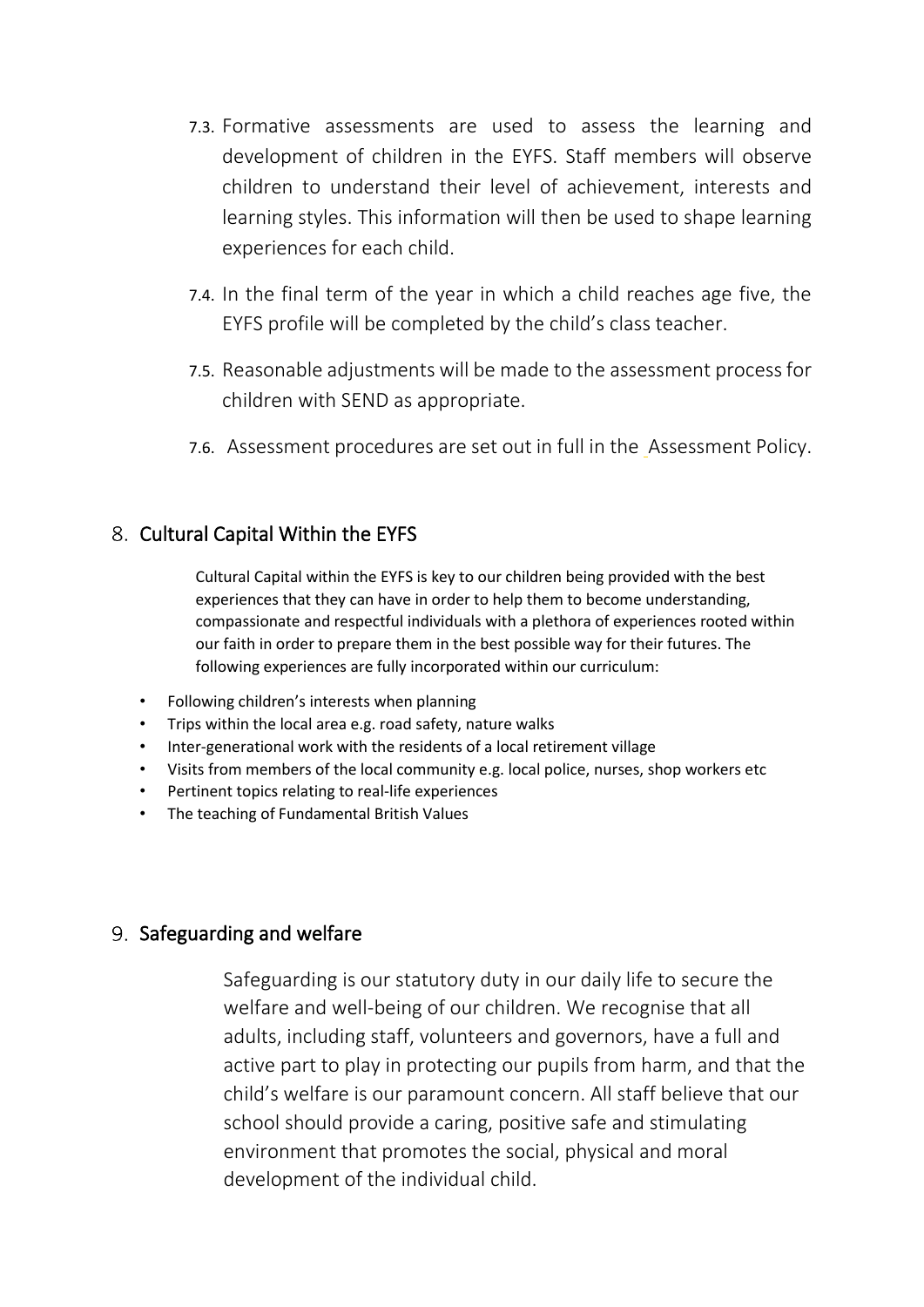We aim to support the child's development in ways that will foster security, confidence and independence. To provide an environment in which children and young people feel safe, secure, valued and respected, and feel confident, and know how to approach adults if they are in difficulties, believing they will be effectively listened to. We will maintain a safe and secure environment for the children to grow and develop in. All staff are alert to the signs of abuse and neglect and follow our school procedures to ensure that children receive effective support, protection and justice. All staff have up to date knowledge of safeguarding issues. At St John Vianney Catholic Primary School, all concerns are reported to the safeguarding lead and recorded on CPOMS. All records are dated, included as much detail as possible and any actions taken.

- 9.1. All necessary steps are taken to keep the children in our care safe and well.
- 9.2. Any safeguarding or welfare issues will be dealt with in line with the Child Protection and Safeguarding Policy, and all members of staff in the EYFS are required to read this policy as part of their induction training.

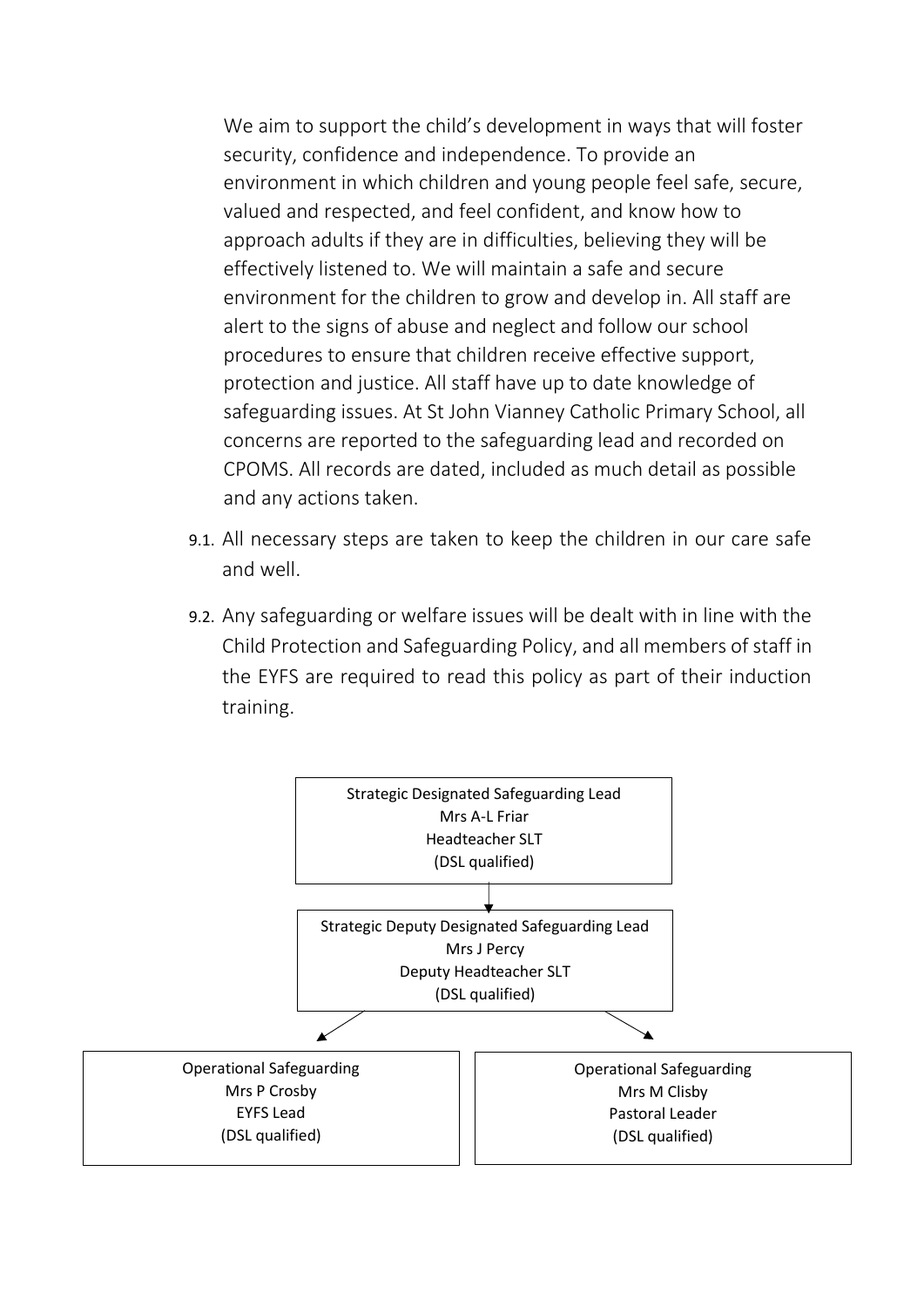- 9.3. The DSL is responsible for safeguarding children and liaising with local children's services as appropriate.
- 9.4. The deputy DSL will undertake the duties of the DSL in their absence, but overall responsibility for safeguarding will remain with the DSL.
- 9.5. The DSL and deputy DSL will undertake child protection training as required.
- 9.6. Staff will receive safeguarding training that enables them to understand the safeguarding policy and procedures, have up-todate knowledge of safeguarding issues, and recognise signs of potential abuse and neglect

#### 10. Health and safety

- 10.1.A first-aid box is located in the First Aid Room.
- 10.2.Only medicine prescribed to a child by a doctor, dentist, nurse or pharmacist will be administered.
- 10.3.The school's Administering Medication Policy outlines the procedures for administrating medicines.
- 10.4.Staff will report any accident or injury involving a child to their parents on the day it occurs, and any first-aid treatment administered to a child will also be reported to their parents.
- 10.5.Accidents and injuries will be recorded in an accident book, located in the First Aid Room.
- 10.6.The headteacher will report any serious accident, illness, injury, or death of a child whilst in the school's care to Ofsted as soon as is reasonably practicable, but within 14 days of the incident occurring. Local child protection agencies will also be notified.
- 10.7.The school has a Fire Evacuation Plan in place.
- 10.8.Any food or drink provided to children is healthy, balanced and nutritious.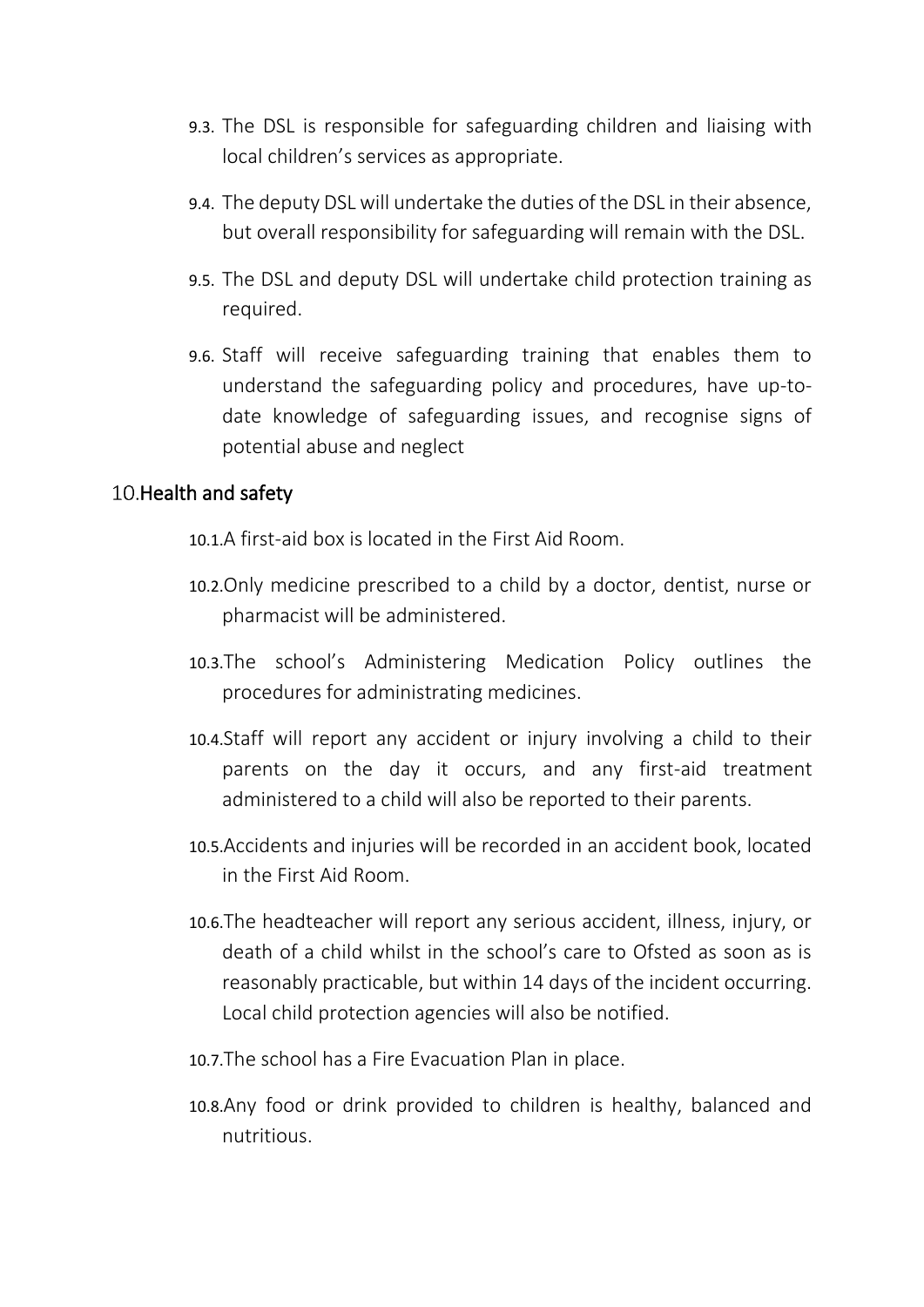- 10.9.The headteacher will notify Ofsted of any incidents of food poisoning affecting two or more children within 14 days of the incident.
- 10.10. Information about any dietary requirements, preferences, food allergies and any special health requirements a child has will be recorded.
- 10.11. Fresh drinking water is available at all times.
- 10.12. Smoking is not permitted on the school premises.
- 10.13. The Health and Safety Policy outlines the full health and safety policies and procedures.

#### 11.Staffing

- 11.1.A robust Recruitment Policy is in place, which aims to ensure that members of staff employed in the EYFS are suitable.
- 11.2.Upon employment, all EYFS staff receive induction training to ensure that they understand their roles and responsibilities, including information about emergency evacuation procedures, safeguarding, child protection and health and safety.
- 11.3.Staff will be supported to undertake the appropriate training and professional development to ensure children receive the best quality learning experience.
- 11.4.All members of staff who have contact with children and families will be supervised by the EYFS lead. The supervision will provide opportunities for staff to:
	- Discuss any issues, particularly concerning the development or wellbeing of children, including any child protection concerns.
	- Identify solutions to address issues.
	- Receive coaching to improve their effectiveness.
- 11.5.The EYFS lead holds at least a full and relevant level 3 qualification alongside at least two years' experience working in an early years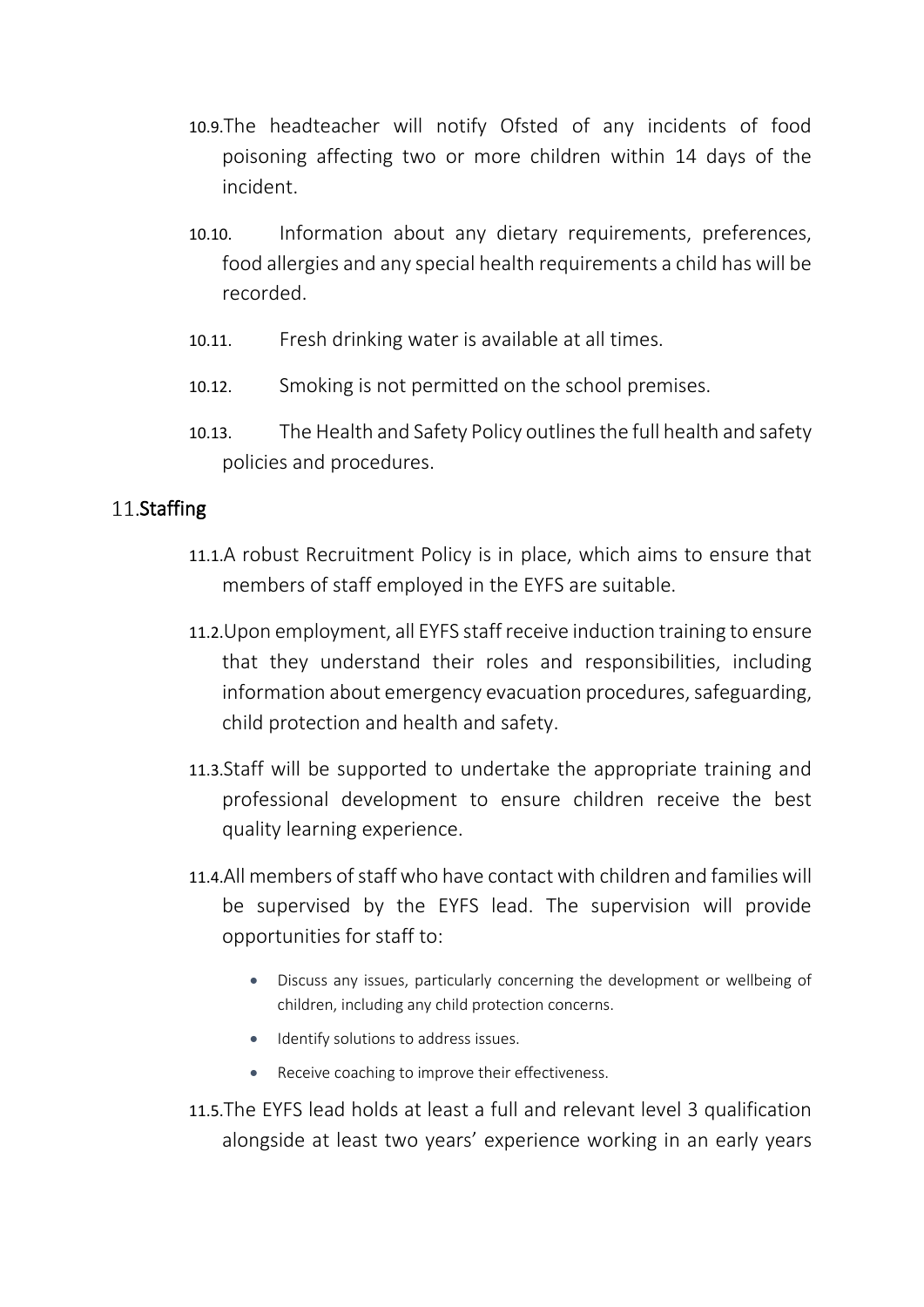setting. At least half of the other EYFS staff hold a full and relevant level 2 qualification.

- 11.6. The Nursery Lead Practitioner will provide cover for the EYFS lead in their absence and is deemed fully qualified to do so by the EYFS lead and headteacher.
- 11.7.There will be at least one member of staff on the school premises at all times who has a current paediatric first-aid (PFA) certificate.
- 11.8.Any member of staff who has sole responsibility for looking after a group of children will also hold a PFA certificate.
- 11.9.All newly qualified staff with a level 2 or 3 qualification will be PFA trained.
- 11.10. The school will organise PFA training to be renewed every three years.
- 11.11. The list of staff who hold PFA certificates can be found in the school office.
- 11.12. The school provides a staffing ratio in line with the safeguarding and welfare requirements set out in the 'Statutory framework for the early years foundation stage'.
- 11.13. Only members of staff with level 2 English and maths qualifications will count towards the staffing ratios at level 3.
- 11.14. The school adopts the following staffing ratios:
	- For children aged three and over:
		- Where a staff member with qualified teacher status (QTS), early years professional status, or another suitable level 6 qualification is working directly with the children, there is one member of staff for every 13 children, and at least one other member of staff holds a full and relevant level 3 qualification.
		- Where a member of staff does not hold QTS, early years professional status, or another suitable level 6 qualification, there is one member of staff for every eight children. At least one staff member holds a full and relevant level 3 qualification, and at least half of all other staff hold a full and relevant level 2 qualification.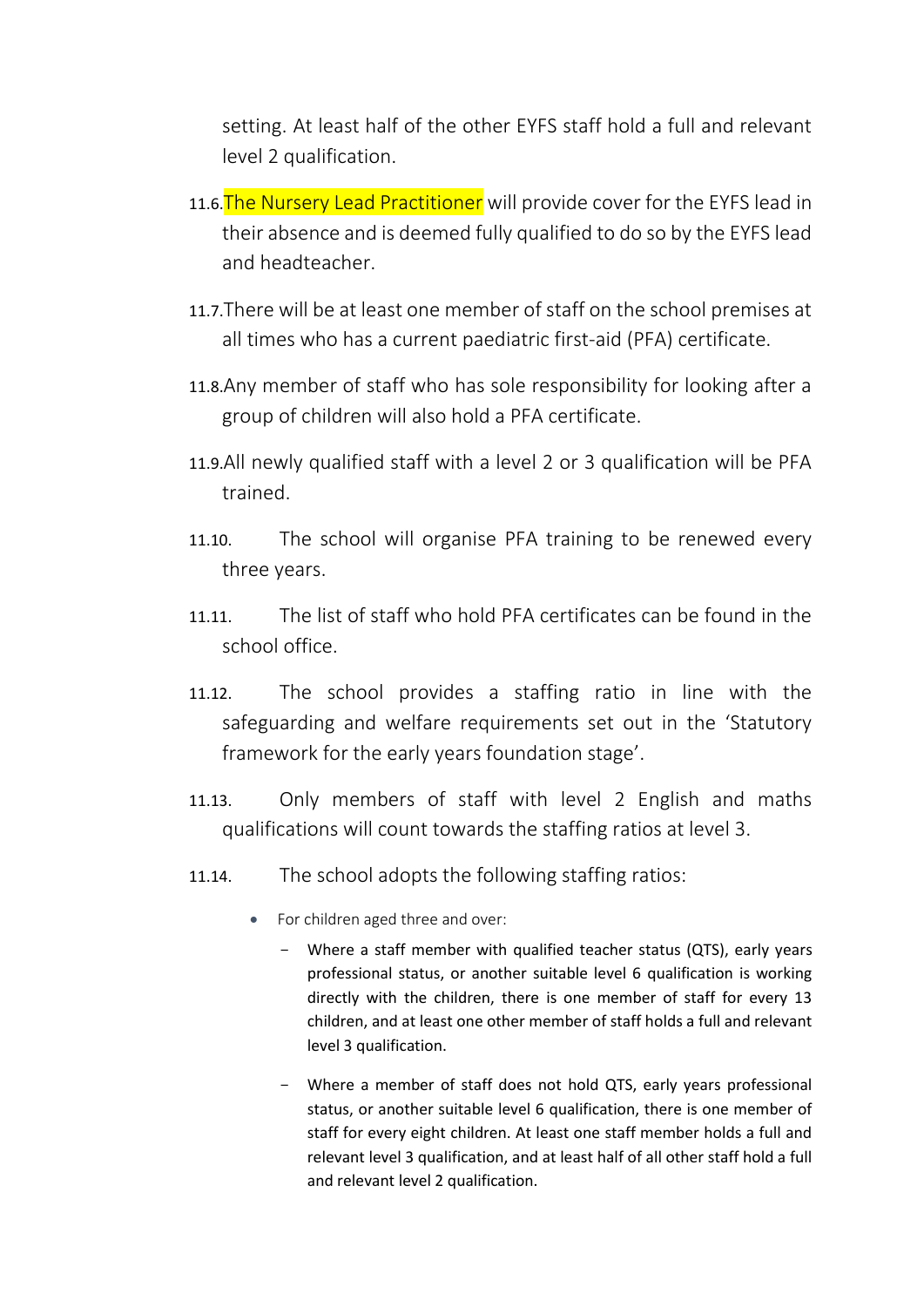- 11.15. Only under exceptional circumstances, and where the quality of care and safety of children is maintained, will changes be made to the ratios.
- 11.16. Parents will be informed about staffing arrangements and, when relevant and practical, will be involved in staffing arrangement decisions.
- 11.17. Each child is assigned a key person whose role it is to help ensure that every child's care is tailored to meet their individual needs.

#### 12. Information and records

- 12.1.Information is stored in line with the GDPR and the Data Protection Act 2018, and with regard to the school's Data Protection Policy.
- 12.2.The following information is recorded for each child:
	- The child's name and date of birth
	- The name and address of every parent or carer who is known to the school, and which parent or carer the child normally lives with
	- The emergency contact details of the child's parent or carer
- 12.3.The following information about the school is recorded:
	- The school's name, address and telephone number
	- The school's certificate of registration
	- The name, address and telephone number of anyone who will regularly be in unsupervised contact with the children
	- A daily record of the names of the children being cared for in the school, their hours of attendance, and the names of each child's key person

#### 12.4.The following information is made available to parents:

- The school's privacy notice for parents and pupils
- How the school delivers the EYFS and how parents can access more information
- The daily routine and the activities offered in the school's EYFS and how parents can assist their child's learning at home
- How the school's EYFS supports children with SEND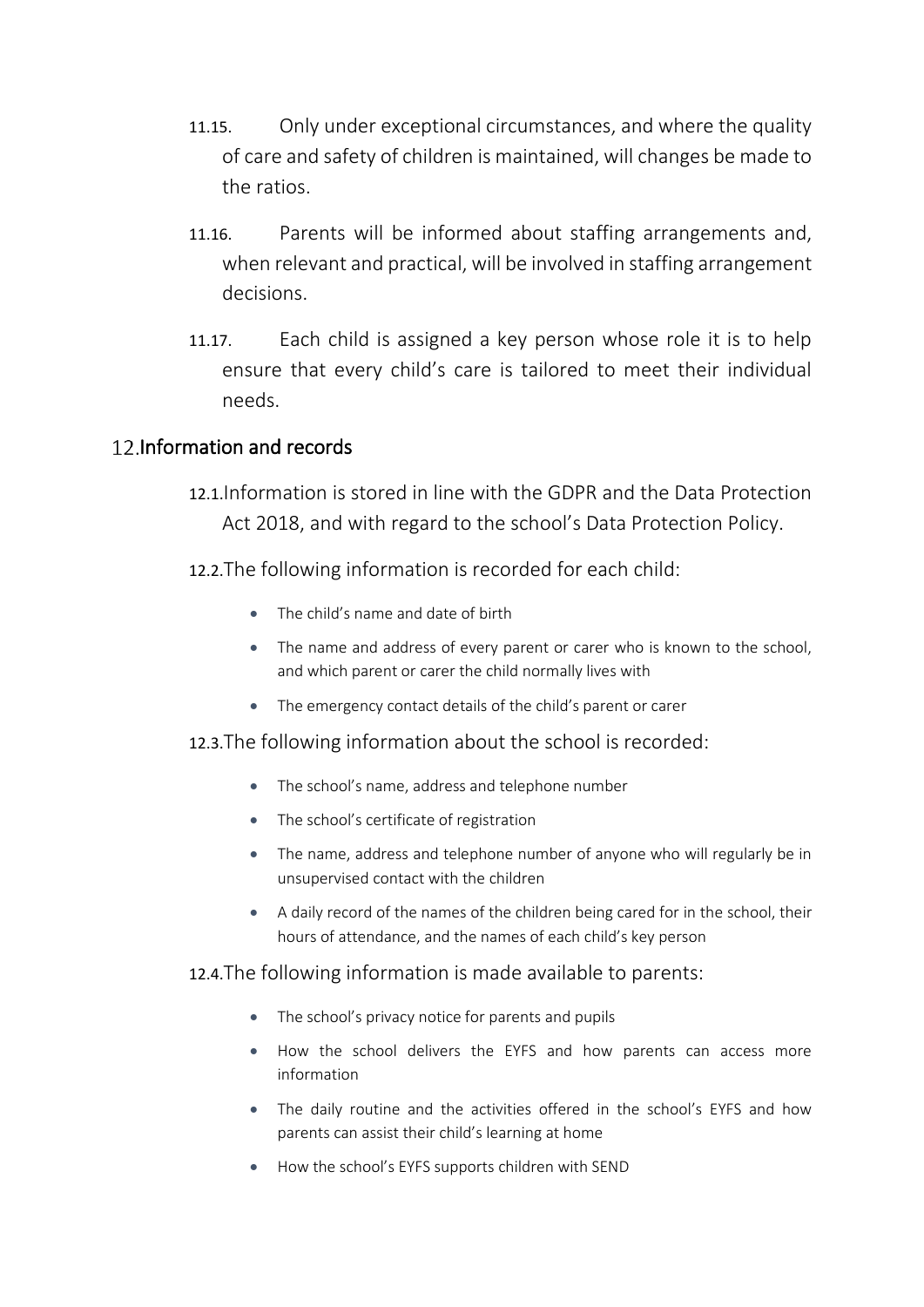- Details of the food and drink provided to the children
- Information about the policies and procedures in place in the school's EYFS
- 12.5.Ofsted will be notified if there are any changes to the following:
	- The address of the school
	- The school's contact details
	- The hours during which care is provided
	- Any significant event which is likely to affect the suitability of the school or any person who cares for, or is in regular contact with, children to look after children

#### 13. Parental involvement

- 13.1.We firmly believe that the EYFS cannot function without the enduring support of parents and we warmly encourage parental involvement and engagement.
- 13.2.Parents are invited to termly parents' evenings; however, the school has an open-door policy and parents are welcome to talk to teachers at the start and end of the school day or at a mutually convenient time.
- 13.3.The headteacher's office will be utilised for confidential discussions between staff and parents.
- 13.4.Parents are asked to sign permission slips for any visits out of school, use of photographs of their child and using the internet at school.
- 13.5.Parents are asked to complete admission forms, a medical form and to write a brief synopsis about their child to help the school to understand their character and personality.

### 14. Transition periods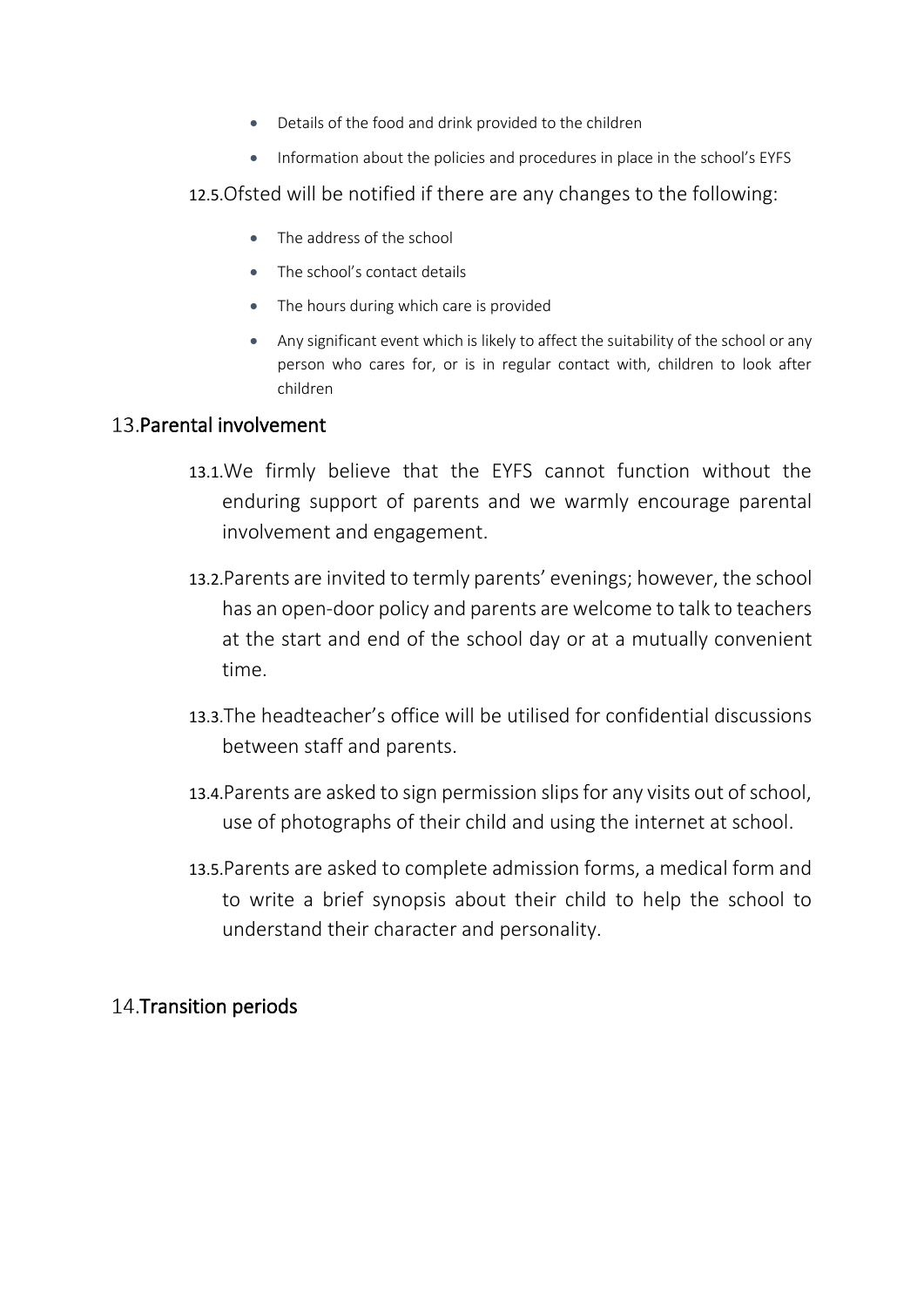# 14.1.The following process is in place to ensure children's successful transition to Reception: